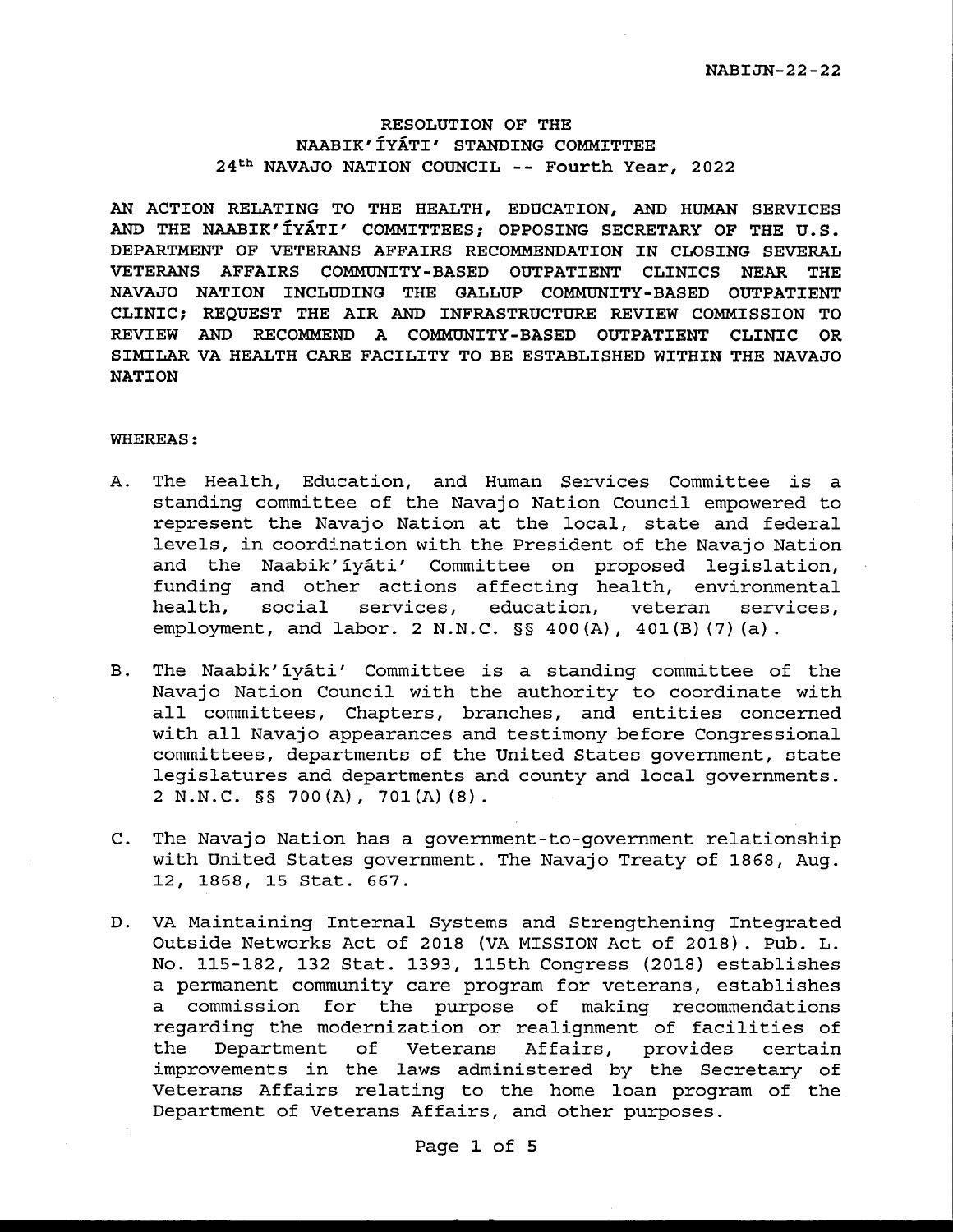- E. There are five Titles within the MISSION Act of 2018: TITLE I establishes the Community Care Programs; TITLE II establishes the VA Asset and Infrastructure Review; Title III provides for Improvements to Recruitment of Health Care Professionals; Title IV Health Care in Underserved Areas; and TITLE V lists Other Matters.
- F. Under TITLE II of the MISSION Act of 2018, Section 201 provides this subtitle to be cited as the "VA Asset and Infrastructure Review Act of 2018."
- G. Section 202, established an independent commission to be known as the "Asset and Infrastructure Review Commission ( Commission) . " The Commission is comprised of nine members appointed by the President of the United States, by and with the advice and consent of the Senate. The Commission is set to terminate on December 31, 2023.
- H. Pursuant to Section 203, the Selection Criteria are designed to keep Veterans' needs at the center of the decision-making process, assuring that each Veteran can receive the integrated care they have earned and deserve. The procedures for making recommendations regarding the modernization or realignment of facilities of the Veterans Health Administration were finalized, adopted, and published as a final rule on May 28, 2021, attached as **Exhibit A.**
- I. In determining the recommendation by Secretary McDonough, the VA conducted a multi-year large-scale assessment of VA's health care system. The Department has analyzed extensive data, conducted interviews with leaders at every VA medical center (VAMC) across the country, conducted listening sessions with Veterans and other stakeholders, and consulted with Veterans Service Organizations (VSOs). *See* U.S. Department of Veterans Affairs-Office of Public and Intergovernmental Affairs, *VA releases Asset and Infrastructure Review report* (March 14, 2022) available at: *https://www.va.gov/opa/pressrel/pressrelease.cfm?id=5774*
- J. Pursuant to Section 203(b) (4), and the final notice attached as **Exhibit** B, the Secretary submitted to the Committees on Veterans' Affairs of the Senate and the House of Representatives and to the Asset and Infrastructure Review Commission a report detailing recommendations for the modernization or realignment of VHA facilities developed utilizing the final criteria published in the Federal Register *(see also* **Exhibit A)** on May 28, 2021.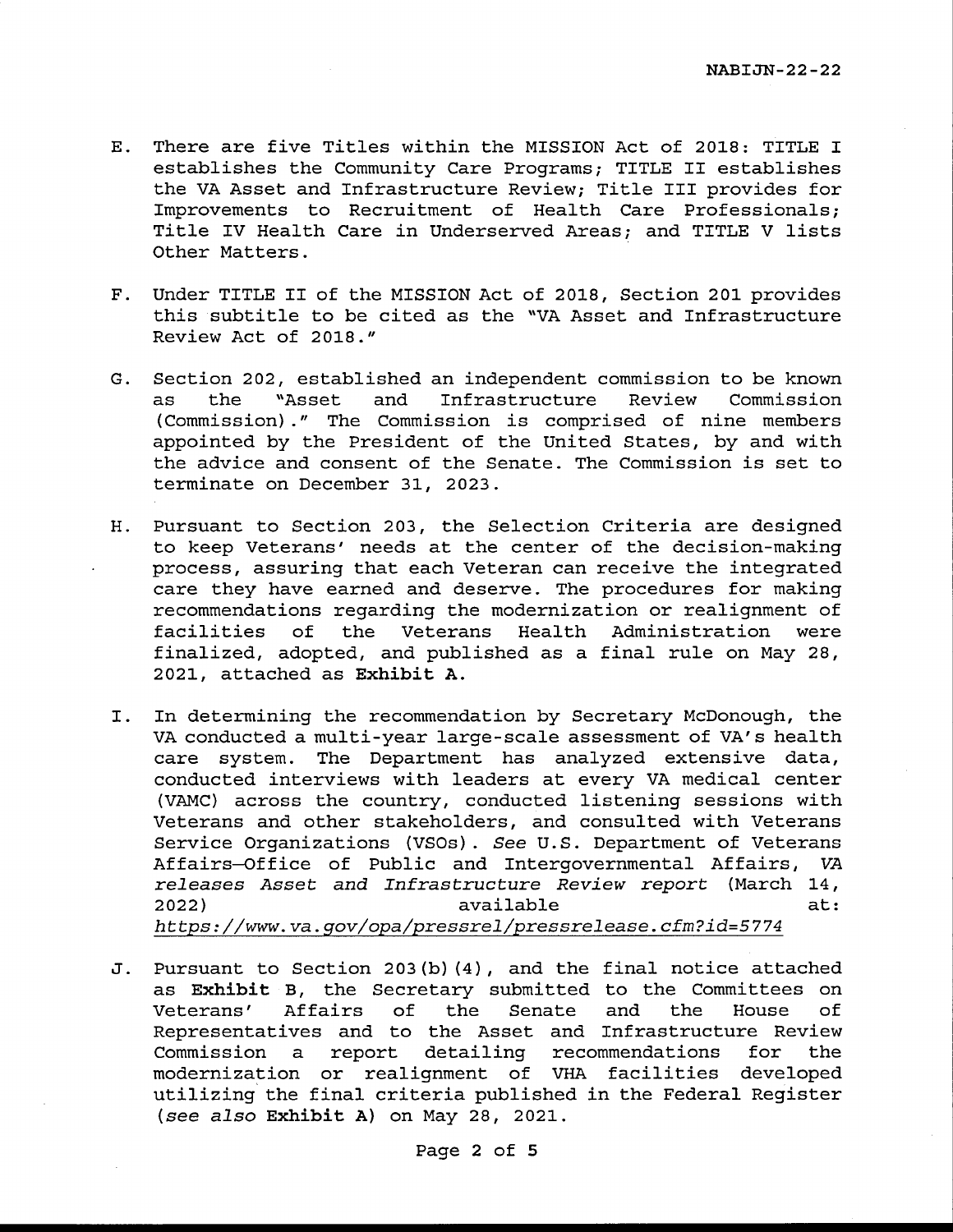- K. The final notice and recommendations were submitted to the Asset and Infrastructure Review Commission regarding closure of Community-Based Outpatient Clinics throughout the United States including areas in New Mexico.
- L. In response to the recommendations submitted to the Air and Infrastructure Review Commission for the closures of several VA Community-Based Outpatient Clinics, Representative Teresa Leger Fernandez, attached as **Exhibit C,** expressed concerns that the closures in New Mexico would jeopardize the VA's obligation in providing veterans health care, services, and support. Ultimately, the closure would make it harder for veterans to receive essential health services. Congresswoman Fernandez also provided context that local veteran stakeholders were disregarded as they opposed the recommendations from the Secretary.
- M. The Navajo Nation stands in agreement with Representative Teresa Leger Fernandez's response and finds that Navajo veterans are already at a disadvantage in receiving adequate healthcare from Veterans Affairs healthcare facilities because of the long distances, lack of adequate transportation, and insufficient funds.
- N. The Navajo Nation also understands that closing the Community-Based Outpatient Clinic in Gallup, New Mexico would detrimentally disadvantage Navajo veterans who receive care at that facility because the veterans would be obligated to travel even further to receive VA healthcare.
- 0. In October 2021, The Navajo Nation President met with the U.S. Deputy Assistant Secretary for the Office of Pubic and Intergovernmental Affairs Stephanie Birdwell under the U.S. Department of Veterans Affairs, to request support for establishing a new federal Veterans Administration regional district that would be located on the Navajo Nation to provide service benefits closer to home and reduce the travel costs that many Navajo veterans incur commuting hundreds of miles to the nearest federal veterans offices including VA healthcare facilities. The Navajo Nation Office of the President and Vice-President, Navajo Nation Veterans Advisory Council Members Take the Oath of Office, pg. 2 (January 4, 2022).
- P. Furthermore, The Navajo Nation continuously requests the United States Congress and President Joe Biden's Administration, to establish direct services on the Navajo Nation for Navajo veterans. Navajo Nation Resolution No.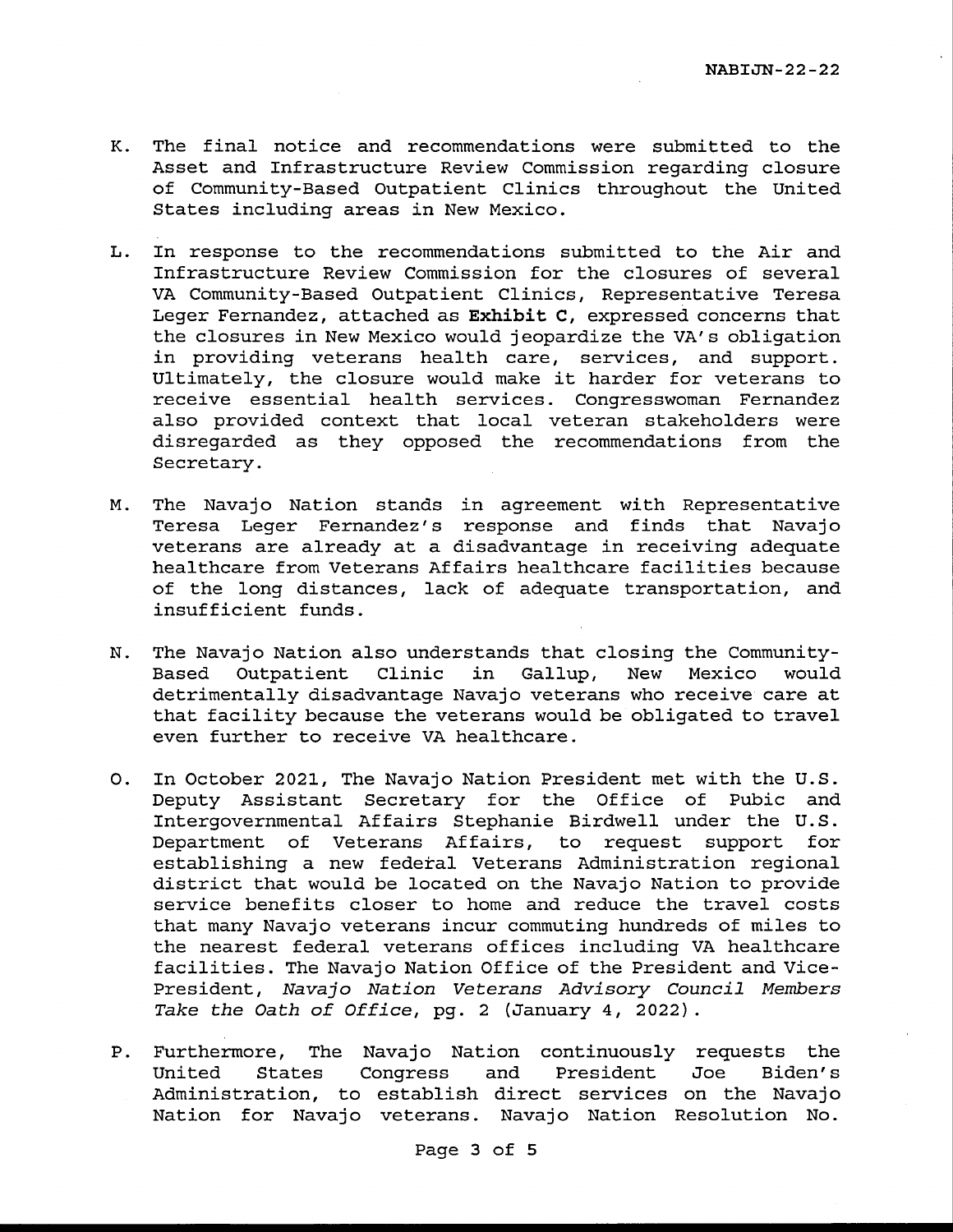NABIAU-25-21, NABIMY-27-19, and NABIN-69-18 are hereby incorporated by reference only.

- Q. The Navajo Nation recommendation in closing the Community-Based Outpatient Clinics in close proximity to the Navajo Nation including the Community-Based Outpatient Clinic in Gallup, New Mexico. firmly opposes the Secretary's
- R. Additionally, the Navajo Nation requests the Asset and Infrastructure Review Commission to review, analyze, and recommend Community-Based Outpatient Clinics or a VA Healthcare Facility to be constructed within the Navajo Nation pursuant to Section 203(c) (2) (A) (B) of the MISSION Act of 2018. Upon the conclusion of the Commissions review, the President of the United States should recommend to the Committees on Veterans' Affairs of the Senate and the House of Representatives, the establishment of VA Healthcare Facility on the Navajo Nation.
- S. The Navajo Nation in the best interest of the Navajo veterans opposes the Secretary's closure of the Community-Based Outpatient Clinics near the Navajo Nation including the Gallup, New Mexico location, and requests the Air and Infrastructure Review Commission to analyze and review the Secretary's recommendation to include construction of a Community-Based Outpatient Clinic or a similar VA Healthcare Facility to be constructed on the Navajo Nation.

# **NOW, THEREFORE, BE IT RESOLVED:**

- A. The Naabik'iyati' Committee of the Navajo Nation Council hereby firmly opposes the Secretary of the United States Department of Veterans Affairs in closing Community-Based Outpatient Clinics near the Navajo Nation including the Community-Based Outpatient Clinic in Gallup, New Mexico.
- B. The Navajo Nation requests the Asset and Infrastructure Review Commission to review, analyze, and recommend Community-Based Outpatient Clinics or a similar VHA Healthcare Facility to be constructed within the Navajo Nation pursuant to Section 203(c) (2) (A) (B) as part of modernizing VHA facilities under the MISSION Act of 2018.
- C. The Navajo Nation hereby authorizes the Speaker of the Navajo Nation Council, President of the Navajo Nation, the Navajo Nation Washington Office, and/or their respective designees, to advocate on behalf of the Navajo Nation's opposition to the Secretary of the U.S. Department of Veterans Affairs'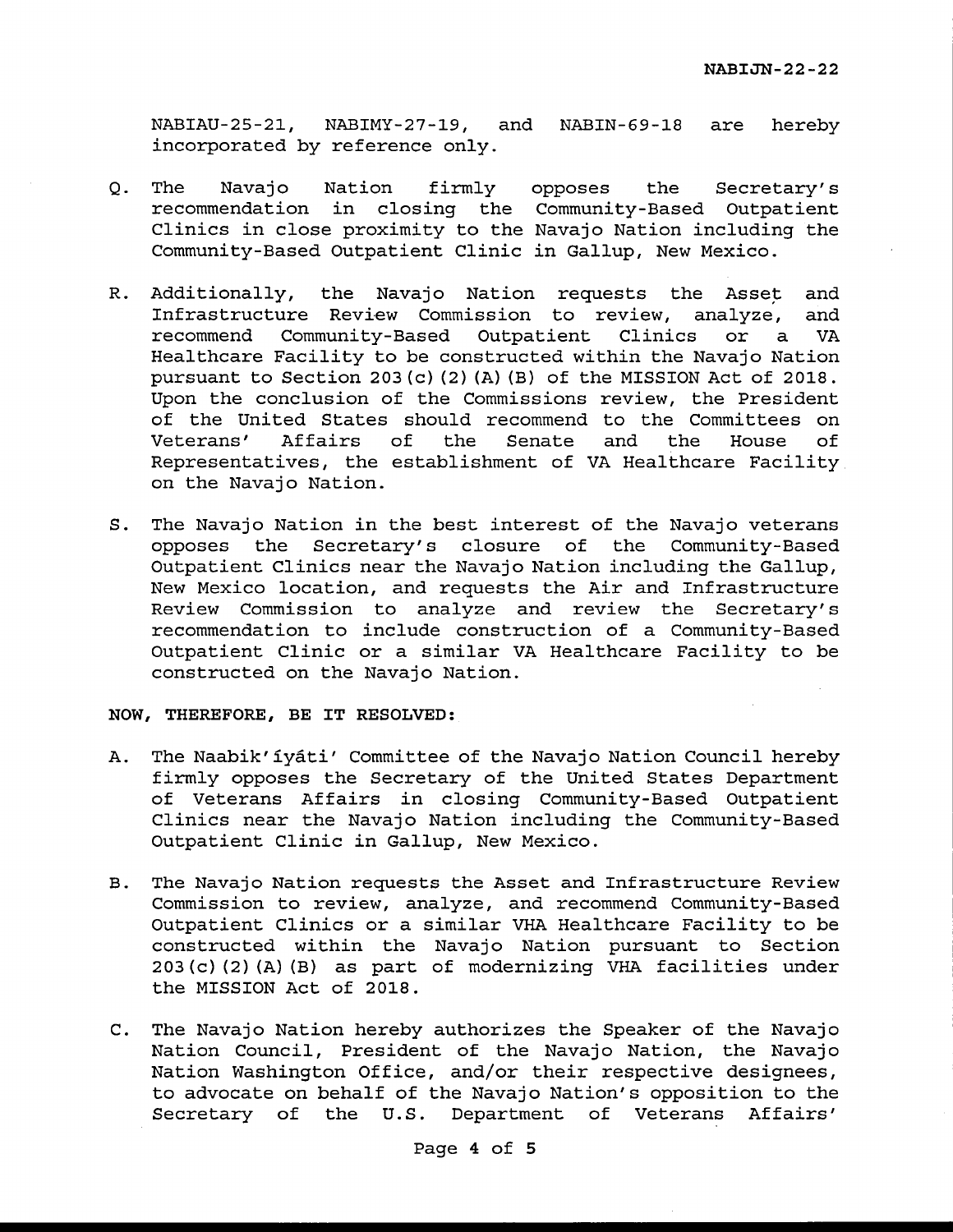recommendation in closing Community-Based Outpatient Clinics near the Navajo Nation.

# **CERTIFICATION**

I, hereby certify that the foregoing resolution was duly considered by the Naabik'iyati' Committee of the 24th Navajo Nation Council at a duly called meeting in Window Rock, Navajo Nation (Arizona), at which a quorum was present and that the same was passed by a vote of 17 in Favor, and 01 Opposed, on this 9th day of June 2022.

Honorable Seth Damon, Chairman Naabik'iyati' Committee

 $6.70.22$ Date

Motion: Honorable Vince R. James Second: Honorable Pernell Halona

Chairman Seth Damon not voting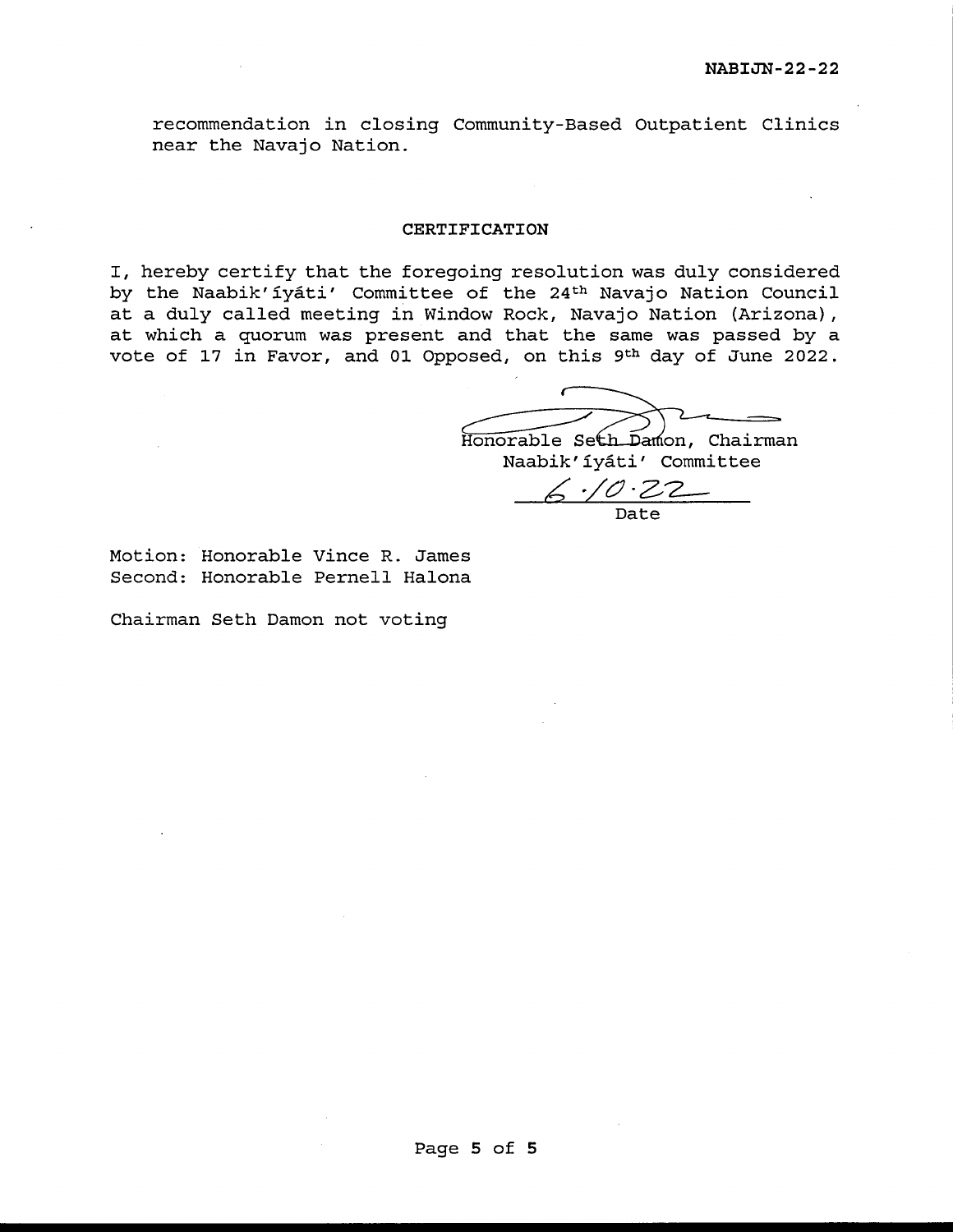



# DEPARTMENT OF VETERANS AFFAIRS

[0MB Control No. 2900-0545]

#### Agency Information Collection Activity Under 0MB Review: Report of Medical, Legal and Other Expenses Incident to Recovery for Injury or Death

AGENCY: Veterans Benefits Administration, Department of Veterans Affairs.

### ACTION: Notice.

SUMMARY: In compliance with the Paperwork Reduction Act (PRA) or 1995, this notice announces that the Veterans Benefits Administration, Department of Veterans Affairs, will submit the collection of information abstracted below to the Office of Managoment and Budget (0MB) for review and comment. The PRA submission describes tho nature of tho 'information collection and its expected cost antl burden and it includes tho actual data collection instrument. DATES: Written comments and recommendations for the proposed information collection should ho sent within 30 days of publication of this notice to *www.reginfo.gov/public/do/ PRAMain. Find this particular* information collection by selecting "Currently under 30-day Review-Open for Public Comments" or by using tho search function. Refer to "OMB Control No. 2900-0545".

FOR FURTHER INFORMATION CONTACT: Maribel Aponte, Office of Enterprise and Integration, Data Governance Analytics (008), 1717 H Street NW, Washington, DC 20006, (202) 266-4688 or email *maribel.aponte@va.gov.* Please refer to "OMB Control No. 2900-0545" in any correspondence.

### SUPPLEMENTARY INFORMATION: *Authority:* 38 U.S.C 1503; 38 CFR

3.262, 3.271, 3.272.

*Title:* Report of Medical, Legal and Other Expenses Incident to Recovery for Injury or Death (VA Form 21P-8416b).

*O,WB Co11trol Number:* 2900-0545. *Type of Review:* Extension of n

currently approved collection. *Abstract:* A claimant's eligibility for needs-based pension programs are determined in part by countable family income and certain doductiblo expenses. When a claimant is awarded compensation by another entity or government agency based on personal injury or death, the compensation is usually countable income for VA purposes (38 CFR 3.262(i)), However, medical, legal or other expenses incident to the injury or death, or incident to the collection or recovery of compensation, may be deducted from the amount of tho award or settlement (38 CFR 3.271(g) and 3.272(g)), In those situations, VBA uses VA Form 21P-8416b *Report of Medical, Legal and Other Expenses Incident to Recovery for Injury* or *Death,* Lo gather information that is necessary to determine eligibility for income-bused benefits and the rate payable; without this information, determination of eligibility would not be possible. In an effort to safeguard Veterans and their beneficiaries from financial exploitation, the instructions on VA Form 21P-8416b were amended to includo information regarding **VA**nccrcditod attorneys or agents charging foes in connection with a proceeding before tho Department of Veterans Affairs with respect to a claim.

An agency may not conduct or sponsor, and a person is not required to respond to a collection of information unless it displays a currently valid OMB control number. The **Federal Register**  Notice with a 60-day comment period soliciting comments on this collection of information was published on March 17, 2021, page 14686.

*Affected Public:* Individuals or Households.

*Estimated Annual Burden:* 1,125 hours.

*Estimated A vemge Burden per Respondent:* 45 minutes.

*Frequency of Response:* Once. *Estimated Number of Respondents:*  1,500.

Dy direction of the Secretary,

#### Dorothy Glasgow,

*(,1/ternate) VAPRA C/aamnce Officer, Office of Enlnrprise and Integration, Data*   $G$ overnance Analytics, Department of *Veterans Affairs.* [l'R Doc. 2021-11372 Filorl 5-27-21; 0:45 nm]

BILLING CODE 8320-01-P

## DEPARTMENT OF **VETERANS**  AFFAIRS

## Notice of Asset and Infrastructure Review (AIR) Commission Foreword and Criteria

AGENCY: Deportment of Veterans Affairs. ACTION: Notice of Final Action

SUMMARY: The Secretary of tho Department of Veterans Affairs (VA) is required to develop criteria that will be used in making recommendations regarding the modernization or realignment of Veterans Health Administration (VHA) facilities. This notice provides tho required final selection criteria.

FOR FURTHER **INFORMATION CONTACT:**  Valerie Mattison Brown, Chief Strategy Officer, Veterans Health Administration, Department of Veterans Affairs, 810 Vermont Avenue NW, Washington, DC 20420, (202) 461-7100. SUPPLEMENTARY INFORMATION: Subtitle A of Title II of the Maintaining Internal Systems and Strengthening Integrated Outside Networks (MISSION) Act of 2018 (Pub. L. 115-182), requires VA to develop criteria that will be used to assess and make rccommondntions regarding the modernization or realignment of Veterans Health Administration (VHA) facilities ("Selection Criteria"). In 2019, VHA began working with various stakeholders and experts to identify factors to consider in developing tho criteria. VHA solicited foetlback from Veterans Service Organizations (VSOs), Community Veteran Engagement Boards (CVEBs) and a wide range of interdisciplinary VA leaders. Six criteria and associated sub-criteria were developed through these engagements. VA will use those criteria to evaluate potential market opportunities for submission to the statutorily mandated Asset and Infrastructure Review  $(AIR)$ Commission.

**EXHIBIT** 

On February 2, 2021, VA published a **Federal Register** Notice (FRN), requesting public comment on the draft Selection Criteria as required by Section 203 of the MISSION Act (86 FR 7921). Tho public comment period closed on May **1,** 2021. **VA** received a total of 122 comments on tho FRN from Veterans, caregivers, VSOs, legislative partners, research partners, business partners, and other stakeholders. Of the 122 comments, 31 comments spocifically referenced the draft Section Criteria. and 14 out of those 31 comments recommended spocific changes or considerations be applied to the draft<br>Section Criteria. These 14 comments were further reviewed and considered by VA for inclusion into the finnl Section Criterin.

The FRN comments are publicly available online at *www.regulations.gov.* Copies of the comments are also available for public inspection in the Office of Regulation Policy and Management, Room 1064, betwoon tho hours of 8:00 a.m. and 4:30 p.m., Monday through Friday (exception holidays). Please call (202) 461-4902 (this is not a toll-free number) for an appointment.

#### **Foreword**

Tho Department of Veterans Affairs ("VA") is honored to deliver exceptional health care and services to more thon 9 million Vetemns. As we look to tho future, VA remains committed to a core set of immutable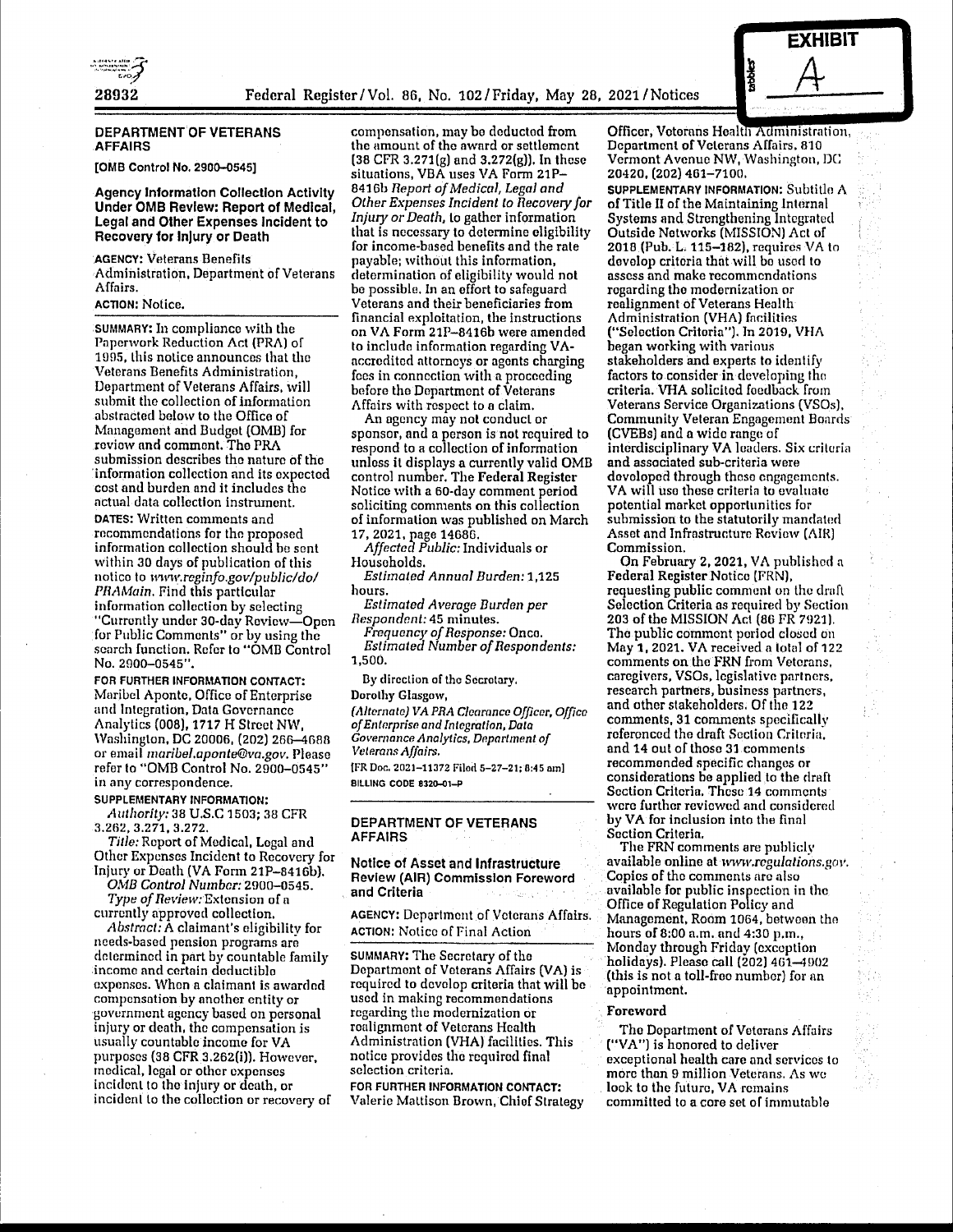valuos that empower, strengthen, and encournge a vibrant and healthy Veteran community. At the forefront of every docision VA makos **Is a** commitment to serving as an integrated system to provide coordinated, lifelong, worldclass health care and services that lovornge cutting-odge research and equitable access to the Nation's top academic and medical professionals. VA's vision is built on a foundation of inclusion, honor, and respect for every Veteran's unique experience. As VA transforms to optimize resources and modernize infrastructure and systems, tho Department will remain committed lo its role as the primary provider and coordinator of Veteran care. By . expanding our work with communities, caregivors, and strategic partners VA will achieve outcomes that empower<br>Veterans for generations to come.

As the unprecedented COVID-19 public health crisis consumed the Nation and the globe, VA rose to the challenge, demonstrating the strength of our nationwide, integrated system, and solidifying our position at the leading edge of U.S. health care on behalf of those we serve. We employed each of our four health-related missions-health care, education, research, and emergency response-to lead the Nation forward besido our interagency and strategic partners. As demonstrated during the pandemic, these missions complement one another and together are vital elements of a complete VA transformation vision. Many U.S. healthcare leaders expect that health care delivery trends post-pandemic will incorporate adaptations that worked well for many patients, Including Veterans. In particular, a national survey of U.S. adults reported that 3 in 10 had at least one virtual visit during the pandemic.<sup>1</sup> VA recognizes that a 'now normal' with more virtual options for care and services may have significant implications for the way future health care delivery systems arc designed. VA intends to stay at the leading edge of this type of personcentered innovation, employing the full complement of our core missions.

As Veteran needs, preferences, and demographics shift over tho coming decades, VA's top priority will be to design an integrated system of core and benefits that Is outcomes-based, and values-driven. As an integrated system, VA will ensure reliable access to meaningful care coordination that includes expanding availability of

1 Link to survey: *https:llwww.urbon.org/sites/ defoull/f//oslpubllco/ionh0J457/one-fn-thrceadults-used-telehcafth,durf11s•the-first-six-monthso/•lhe-panclemlc•but-unmet-needs-for-core• /lCl'Sislcd\_t .pd[.* 

digital health care services and maintaining capacity to serve as the backstop to the national health care system. VA will strengthen its partnerships with a growing network of public and private-sector allies and strive to lead the nation in Veteranrelevant research and innovation. At every tum, VA will remain committed to evidence-based policymaking and effective governance that always puts the Veteran first.

In line with VA's vision, VA submits the following set of Selection Criteria for making recommendations regarding the modernization or realignment ofVHA facilities as required by Section 203 of the MISSION Act of 2018. The Selection Criteria arc designed to keep Veterans' needs at the center of the decisionmaking process, assuring that each Veteran can receive the integrated care they have earned and deserve.

# **Criteria**

VA's vision for the future of VA health care is an integrated system that honors America's Veterans by providing lifelong, world-class care and benefits, while leveraging cutting-odge research and equitable access to the Nation's top health, academic, and research professionals. The market assessments required by Section 203 of the MISSION Act of 2018 were designed and being conducted in support of this vision. The assessments provide VA with the ability to plan for the continuing evolution of Veteran health care, incorporating major trends and events in the national and global health ecosystem (e.g., the COVID-19 pandemic and telohealth). Each assessment will identify strategic opportunities to position VA to increase health care access points in locations where the demand for VA health care services is not being met, enhance Veteran experience, account for social determinants,<sup>2</sup> consider health equity factors 3 and serve as the coordinator of Veteran health care and services. Through thoughtful and constructive engagements with internal and external stakoholders, the following criteria were developed to ensure opportunities

• lloalth equity os defined by HHS-is "the absence of disparities or avoidable difference, among socioeconomic and demographic groups or geographical areas In health status and health utcomes such as disease, disability, or mortality. Link: *hltps://wivw.hrsa.gov!about/organizationl bureaus/ohc/indcx.html.* 

identified for VA Market <sup>4</sup> recommendations<sup>5</sup> support VA's goal in designing high performing integrated networks through VHA realignment and modernization opportunities.

The Secretary will use the Selection Criteria to make recommendations lo the AIR Commission regarding the modernization and realignment of VHA facilities. Recommendations submitted to the AIR Commission will focus on creating Veteran-centric outcomos that maintain or improve health care services through the most equitable modalities and at locations that aro most beneficial to those VA serves. The recommendations will then go through the AIR Commission review process us outlined in the MISSION Act.

The Selection Criteria arc broken out into six domains, each of which complement tho others. The ordering of the domains follows as they appear in the MISSION Act legislation. Each criterion begins with a commitment statement, outlining VA's philosophy and commitment to current and future Veterans, followed by the criterion statement, sub-criteria, and explanatory statement:

#### *Veterans' Need for Care* & *Services* nnc/ *the Market's Capacity To Provicle T/rem {Demand}*

*Commitment Statement:* VA is committed to providing Veterans tho full range of integrated care and services needed and desired throughout their lifetime, to include preventive, acute and chronic care. These services will he carefully balanced to meet Veterans' needs and preferences with the capacity available through VA's direct care system, our Community Care Network (CCN), and government, academic:, and other strategic partners. VA Intends to ensure Veterans receive tho personalized care they hnvo earned. VA will do this by matching the services and support Veterans may need with **VA's** ability to provide those services in a timely manner.

*Demand* Criterion:Tho recommendation aligns VA's high performing integrated network resources to effectively meet the future health care demand of the Veteran enrollee population with the capacity in the Market.

*Demand Sub-Criteria:*  The recommendation:

<sup>2</sup>Social determinants as defined by the Department of Health and Human Services (HHS)are "conditions in the environments in which people are horn, live, learn, work, play, worship, and ago that affect a wide range of health,<br>functioning, and quality-of-life outcomes and<br>risks." Link: *https://www.hrsa.gov/about/*<br>*organization/bureaus/ohe/index.html.* 

<sup>&</sup>lt;sup>4</sup> A VA Market is comprised of VA owned and/ or operated facilities, as well as Department of Defense (DoD), Tribal, other federal agency,

ncadomlc nffillatos, and othur community purlncrs. <sup>5</sup> A VA Market recommendation is comprised of multifacoted, intordependent strategic opportunities across the continuum of care within a Market.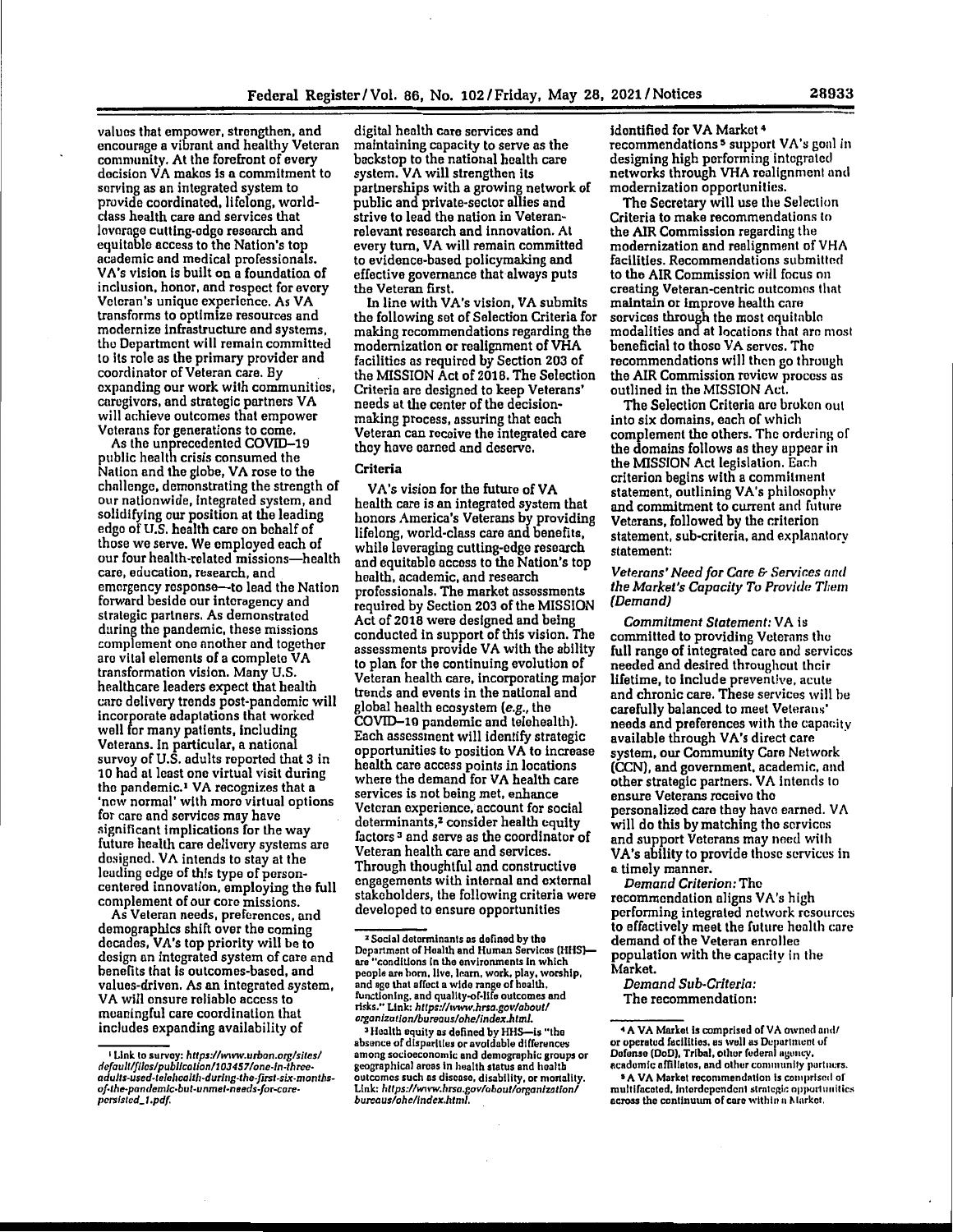• Aligns the quality and delivery of intogrnted care and services with projected Veteran demand across demographics and geography;

.>Retains or improves VA's ability to meet projected demand; and

.,Incorporates trends in tho evolution of U.S. health care.

When applying the demand criterion, VA will consider how a recommendation will impact VA's ability to meet tho needs of Veterans in the future. An assessment of the existing health services available In the Market will aide in determining market adjustments. VA will consider what Veterans may need through understanding of the services that Veterans have accessed in tho past and aro projected to need and prefer in the future. VA will also consider how and where Veterans wish to receive services, including In ambulatory settings, hospitals, in the community, through telehealth, and through innovative models and modalities.

#### *Accessibility of* Care *for Veterans (Access)*

*Commitment Statement:* VA intends lo provide Veterans with an accessible, whole health experience, with services thoughtfully designed to meet their needs. **VA will** do this by making the services and support Veterans need accessible through locations, models, and modalities that most benefit them and match their needs and preferences.

*Access Criterion:* The recommendation maintains or improves

Veteran access to care.

*Access Sub-Criteria:*  The recommendation:

·•Aligns VA points of care and services with projected Veteran need

across demographics and geography; -Ensures Veterans are provided a range of integrated health care options and the opportunity to choose the care they trust throughout their lifetime;

,.1 Enables VA to servo as the coordinator of each Veteran's health care, whether provided within or bevond VA;

 $\dot{\gamma}$ Considers health equity, defined as the absence of disparities or avoidable differences among socioeconomic and demographic groups or geographical areas in health status and health outcomes such as disease, disability, or mortality;

 $\cap$  Reflects consideration of factors underpinning observed access patterns regarding conditions in the environment in which people are born, live, learn, work, play, worship, and age that affect a wide range of health functioning, and quality-of-life outcomes and risks: and

o Incorporates trends in the evolution of U.S. health care.

*When applying the 'access' criterion, VA will consider how a recommendation will impact the convenience and experience of care provided to Veterans in the future. Key components of access include the time it takes to receive care in the VA system and in the community and the barriers and accelerators to receiving care, such as distance or availability of technology or availability of culturally competent experience in the community.* 

#### Impact on Mission

*Commitment Statement:* VA is committed to delivering best-in-class caro throughout Veterans' lifetimes. This moans positioning VA health care system at the leading edge of the health care industry in education, research, and national emergency preparedness.

*Impact on Mission Criterion:The*  recommendation provides **for VA's**  second, third, and fourth health related statutory missions of education, research, and emergency preparedness.

*Impact on Mission Sub-Criteria:* 

Tho recommendation:

o Aligns resources to **V A's** education, research, and emergency preparedness missions across demographics and geography;

·.) *Education: <sup>6</sup>*Maintains or enhances VA's ability to execute its education mission:

o *Research:* 7 Maintains or enhances VA's ability to execute its research mission;

o *Emergency* <sup>8</sup>*Preparedness:*  Maintains or enhances **VA's** ability to execute its emergency preparedness mission; and

-> Incorporates trends in the evolution of U.S. health care.

*The 'impact on mission' criterion allows VA to consider how a recommendation will impact VA's ability to execute our statutory missions of education, research, and emergency preparedness in support of Veterans and the Nation.* 

<sup>a</sup> VA's strong emurgency preparodness mission<br>hus provided broad support to Veterans and focuses<br>on health issues that affect Veterans. Nation during multiple public health emergencies, Including but not limited to COVID [e.g., for Hurricane Marla VA was THE source of 'boots on tho ground' for oil relief efforts).

# *Providing the Highest Quality Whule Health Care (Quality}*

*Commitment Statement:* VA Is committed to providing Veterans with a high-quality, whole health care system that delivers an excellent experience of care and optimal health outcomes. VA will deliver the same high quality. evidence-based standards of care regardless of where, or by which modality, their care is received.

*Quality Criterion:* The recommondation considers the quality and delivery of health care services available to Veterans, including the experience, safely, and appropriateness of care.

*Quality Sub-Criteria:* 

Tho recommendation:

OEnsures the highest possible quality of care across demographics and geography;

OPromotes recruitment of lop clinical and non-clinical talent;

u Maintains or enhances Veteran experience; and

OIncorporates trends in the evolution<br>of U.S. health care.

When applying the 'quality' criterion,<br>VA will consider how a recommendation will impact the quality *of care for Veterans. Quality in healt/i*  care *is measured through metrics cmd ratings assessed by federal and commercial health* care *entities.* \11\ *will consider the care needs and pmf nronc:r.s of Veterans in order to provide optimnl*   $exp$ *experience, safety, and outcomes.* 

*Effective Use of Resources for Veteran Care (Cost Effectiveness}* 

*Commitment Statement: VA is* committed to optimizing the Vetenm health care system through the effective and sustainable use and sharing of taxpayer resources, including staffing, space, infrastructure, and funding, with the goal of providing Veterans with tho best health care and outcomes. VA will actively and mindfully manage resources, allowing VA to provide services and support that offectively match Veterans' needs and preferences while putting their health and empowerment at the centor of systum design.

*Cost Effectiveness Criterio11:* Tho recommendation provides a costeffective means by which to provido Veterans with modern health care.

*Cost Effectiveness Sub-Criteria:*  The recommendation:

u Reflects stewardship of taxpayer dollars by optimizing investments and resources to achieve advancements in access and outcomes for Veterans:<br>ORecognizes potential savings or

officiencies that may free resources for

<sup>•</sup> VA's education mission has a profound Impact on VA's human capital requirements as well as the future healthcare workforco (70% of US physicians rer.oived some training in **a VA** henlth care facility),

<sup>7</sup>VA's research mission Is grounded in care delivery to Veterans and focuses on health issues that affect Veterans.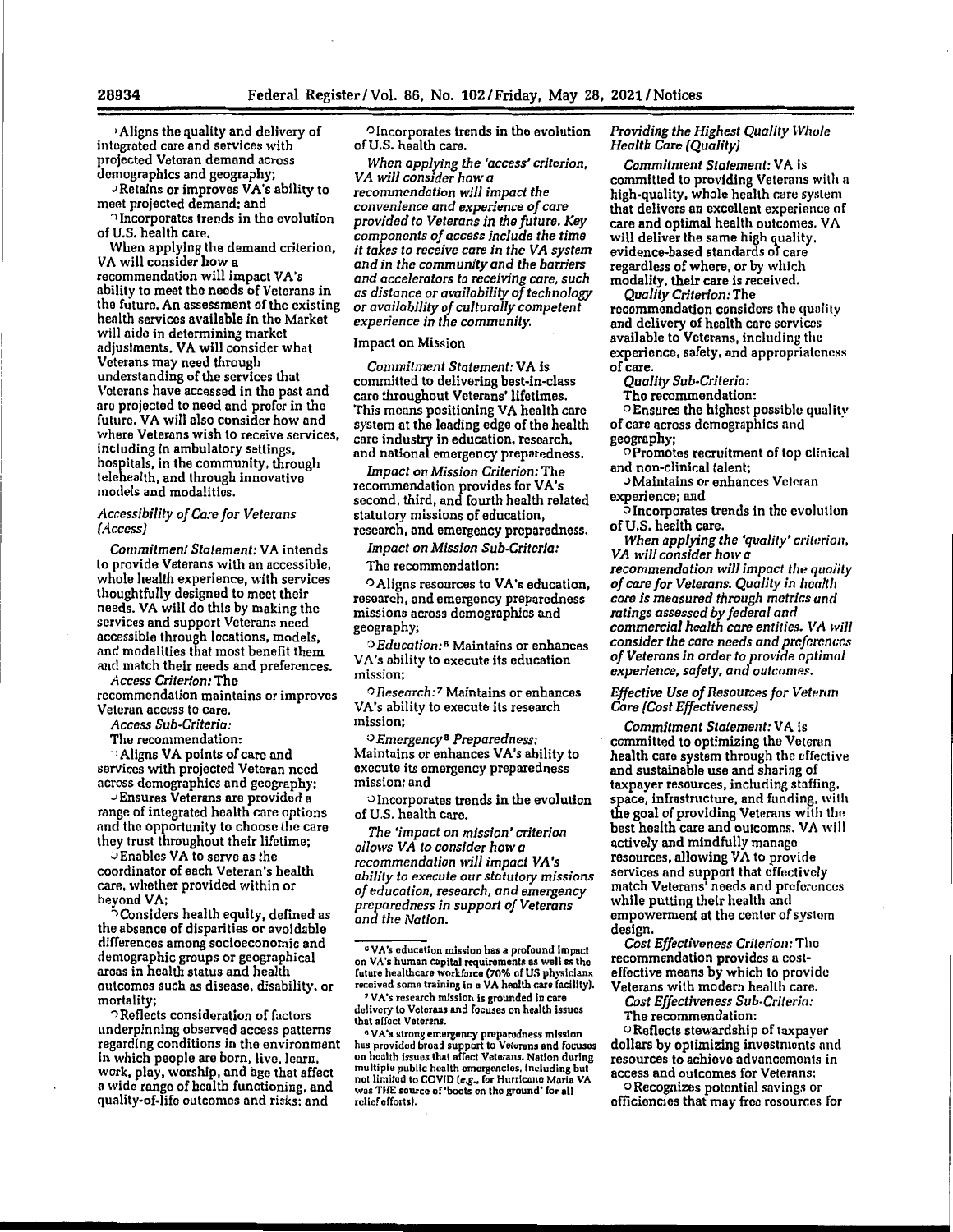more impactful investment for Veterans; nnd

<sup>o</sup>Considers the value of Veteran and employee experience, innovation, and other intangible elements of value.

*When applying the 'cost effectiveness' criterion, VA will consider whether a recommendation optimizes funding for Veteran care.* 

#### *Ensuring a Safe and Welcoming Health Care Environment of Care (Sustainability)*

*Commitment Statement:* VA is committed to providing Veterans a safe ond welcoming health care environment. Our goal is for Veterans to fool safo physically, mentally, socially, and emotionally when receiving care with access to a full range of experts and specialists. **VA is** committed lo providing standard and complementary types of care for our unique Veteran

population in an equitable and inclusive environment. VA will do this by ensuring points of care are modem and inviting, with an expert workforce and care options designed to meet Veterans where they are in their health journey.

*Sustainability Criterion:The*  recommendation creates a sustainable health caro delivery system **for** Veterans.

*Sustainability Sub-Criteria:*  The recommendation:

o Aligns investment in care and services with projected Veteran care needs across demographics and geography;

0Reflects stewardship of taxpayer dollars by creating a sustainable

infrastructure system for Veterans; o Enables recruitment and retention of top clinical and non-clinical talent; and

<sup>0</sup>Incorporates trends in the evolution of U.S. health care. *When applying the 'sustainability'* 

*criterion, VA will consider how a* 

*recommendation impacts our ability to offer Veterans a welcoming ancl safe*  care *environment that meets modern health* care *standards and ensures sustainability for future generations of Veterans.* 

*Signing Authority:* 

Denis McDonough, Secretary of Veterans Affairs, approved this document on May 25, 2021, and authorized the undersigned to sign nnd submit the document to the Office of the Federal Register for publication electronically as an official documont of the Department of Veterans Affairs.

#### Jeffrey M. Martin,

*Assistant Director, Office of Regulation Policy* 6' *Management, Office of the Secrotmy, Department of Veterans Affairs.*  [FR Doc. 2021-11398 Filed S-27-21: H:45 am)

BILLING CODE 8320-01-P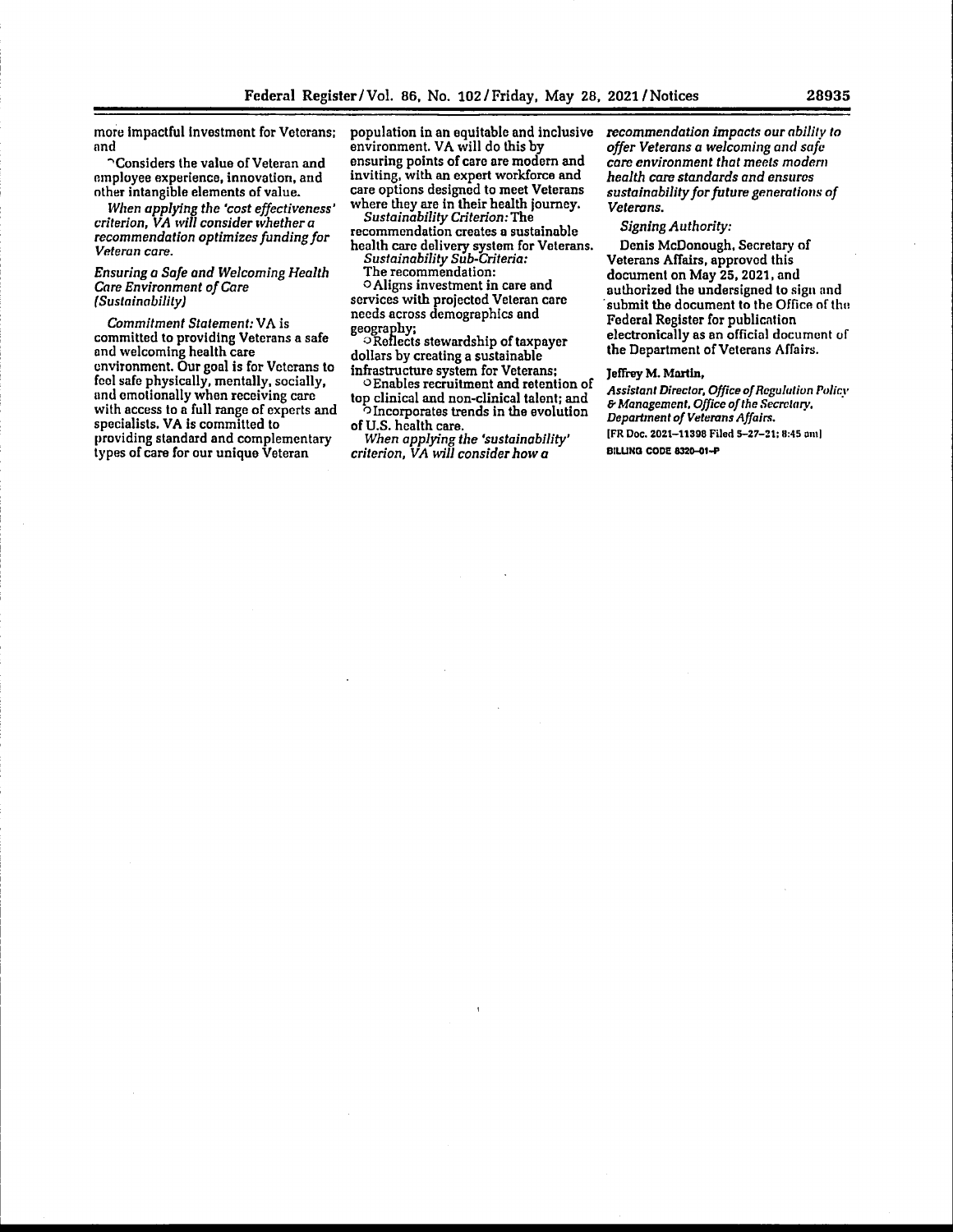

#### Electronic **Availability**

The SON List and additional information concerning OF AC sanctions programs aro availablo on OFAC's website *(https://www.treasury.gov/ofac).* 

#### **Notice of OFAC Actions**

On March 8, 2022, OFAC published the following revised information for tho following person on OFAC's SDN List whose property and interests in property are blocked pursunnt to Executive Order 13224, as amended.

#### **Individual**

1. SAADE, Ali (a.k.a. SAADE, Ali Moussa; n.k.a. SAADI. Ali), Beirut, Lebanon; DOB 18 May 1942; POB Conakry, Guinea; nationality Lebanon; Gender Male; Secondary sanctions risk: section 1(b) of Executive Order 13224, ns anrnndocl by Executive Order 13886; Passport RL0420013 (Lebanon) expires 01 Mar 2015; alt. Passport 14205180170519 (Guinea) expires 29 May 2024; nit. Passport 18FV00784 (Franco) expires 06 Feb 2020 (individual) [SDGT] (Linked To: HIZDALLAH).

Datod: March B, 2022.

Bradley **T. Smith,** 

*Deputy Director, Office of Furoign Assets Control, U.S. Department of the Treasury.* [FR Doc. 2022-05342 Filed 3-11-22; 8:45 am] **BILUIIG COOE 4810-AL-P** 

## **UNIFIED CARRIER REGISTRATION PLAN**

#### **Sunshine Act Meetings**

TIME ANO DATE: March 17, 2022, 12:00 p.m. lo 2:00 p.m., Eastern time. **PLACE:** This meeting will be accessible via conference call and via Zoom Meeting and Screenshare. Any interested person may call (i)  $1-929-$ 205-6099 (US Toll) or 1-669-900-6833 (US Toll) or (ii) 1-877-853-5247 (US Toll Free) or 1-888-788-0099 (US Toll Fron), Meeting ID: 914 1782 1095, to liston and participate in this meeting. The website to participate via Zoom Meeting and Screenshare is *littps:/1 kcllcn.zoom.uslmccting/registerl tJUpdu£JgrDoqE9E2KHr1 we 1* yWNOp\_ *ECK/tmD* 

**STATUS:** This meeting will be open to the public.

MATTERS TO BE CONSIDERED: The Unified Carrier Registration Plan Education and Training Subcommitteo (tho

"Subcommittee") will continue ils work

in developing and implementing tho Unified Carrier Registration Plan and Agreement. Tho subject matter of this meeting will Include:

#### Proposed Agenda

*I. Call to* Order-Subcommittee Chair

The Subcommittee Chair will welcome attendees, call the meeting to order, cull roll for the Subcommittee, confirm whether a quorum is present, and facilitate self-introductions. *II. Verification of Publication of Meeting* 

*Nolice-UCR* Executive Director The UCR Executive Director will

verify the publication of the meeting notice on tho UCR website and distribution lo the UCR contact list via email followed by tho subsequent publication of the notice in the **Federal**  Register.

*III. Review and Approval of Subcommittee Agenda and Setting of Ground* Ru/es-Subcommittee Chair

*For Discussion and Possible Subcommittee Action* 

The Agenda will be reviewed, and the Subcommillee will consider adoption.

#### Ground Rules

- $\rightarrow$  Subcommittee action only to be taken in designated areas on agenda.
- I\!. *Ilevic11· and Approval of Subcommittee Minutes from* Lhe *January, 20, 2022 Meeting-*Subcommitten Chnir

### *For Discussion and Possibla Subcommittee Action*

Draft minutes from the January 20, 2022 Subcommittee mooting vin teleconference will be reviewed. The Subcommittee will consider actions to approve the minutes of the meeting. *V.* Alldit *Module 2 Development* 

Discussion-UCR Operations Manager

The UCR Operations Manager will discuss and provide updates on development of the Audit Module 2,

*VT. Roadside Enforcement Module Video Update-Subcommittee*  Chair

The Subcommittee chair will provide an update on the Roadside Enforcement Module that describes the steps a roadside law enforcement officer would use lo enforce UCR.

*VII. UCR Education and E-Certificate* Strategy-Subcommittoo Chair Tho Subcommittee Chair will discuss

**EXHIBIT** 

 $\underline{\mathcal{B}}$ 

the UCR E-Certificato.

*VIII. Other* Business-Subcommittee Chair

Tho Subcornmitteo Chair will call for any other items Subcommittee members would like lo discuss.

*IX. Adjournment*-Subcommittee Chair The Subcommittee Chair will adjourn tho meeting.

The agenda will be available no later than 5:00 p.m. Eastern time, March 10, 2022 at: *Jittps:l/plan.11cr.gov.* 

CONTACT PERSON FOR MORE INFORMATION: Elizaboth Leaman, Chair, Unified Carrier Registration Plan Board of Directors, (617) 305-3783, *eleaman® board.ucr.gov.* 

#### **Alex B,** Leath,

*Clifof Legal Officer, Unified Currier Registration Plan.*  [FR Doc. 2022-05432 Filed 3-10-22: 4:15 pm]

BILLING CODE 4910-YL-P

#### **DEPARTMENT OF VETERANS AFFAIRS.**

**Notice of the** Department of Veterans **Affairs: Recommendations** for **Modernization or** Realignment of **Veterans** Health Administration (VHA) **Facilities** 

**AGENCY: Department of Veterans Affairs.** 

**ACTION: Notico.**<br>**SUMMARY: The Secretary of the** Department of Veterans Affoirs (VA) is required to develop recommendations regarding the modernization or realignment of Veterans Health Administration (VHA) facilities. This notice serves as documentation for the public record that the Secretary's recommendations to the Asset and Infrastructure Review (AIR) Commission have been submitted and nro available to the public at *https:/lwww.va.gov/ aircommissionreport.* 

FOR FURTHER INFORMATION CONTACT: Valerie Mattison Drown, Chiof Slralcgy Officer, Veterans Health Administration, U.S. Department of Veterans Affairs, 810 Vermont Avenue NW, Washington, DC 20420, (202) 461-7100.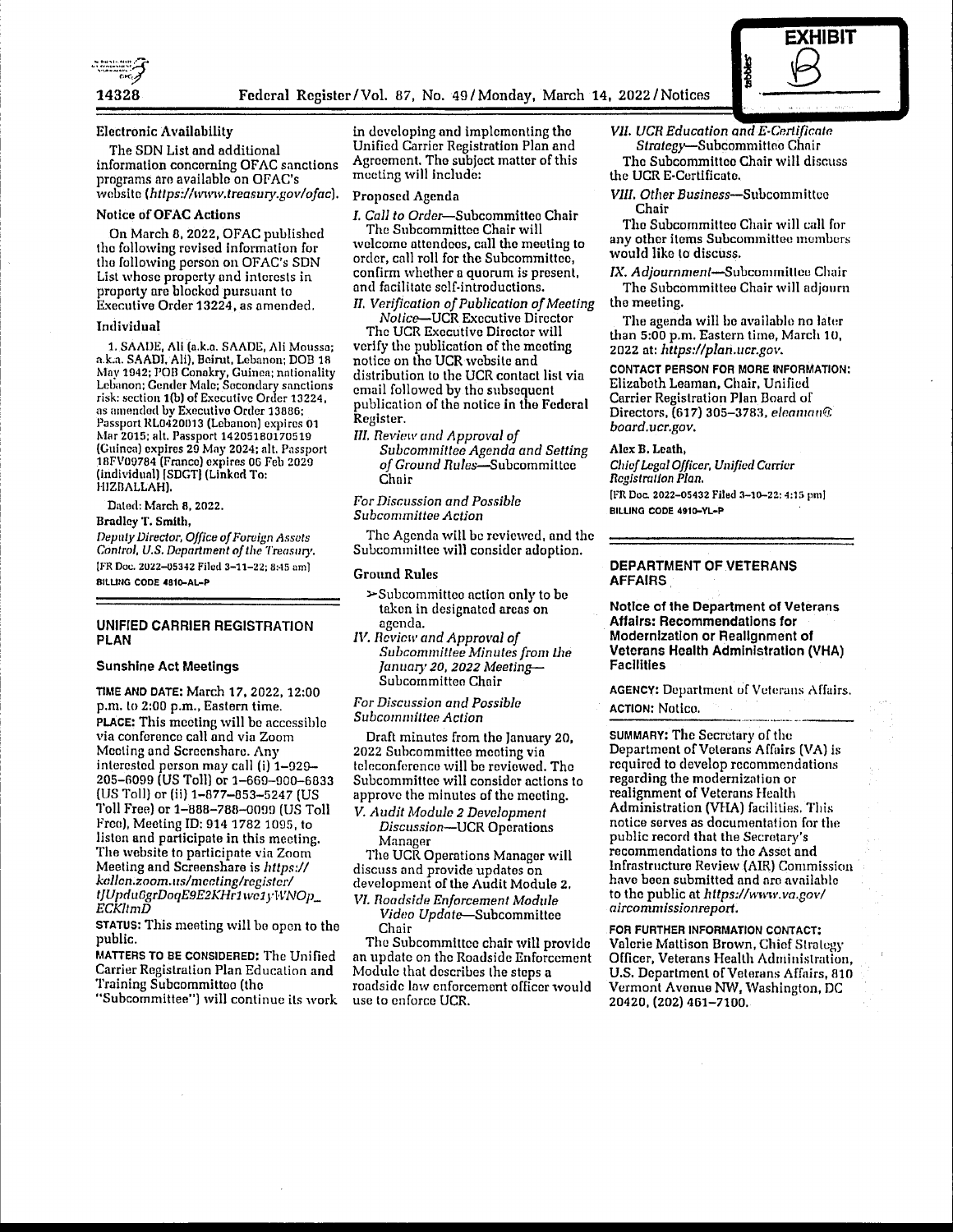SUPPLEMENTARY INFORMATION: Subtitle A of Title II of the Maintaining Internal Systems and Strengthening Integrated Outside Networks (MISSION) Act of 2018 (Public Law 115-182), requires the Secretary to submit to the Committees on Veterans' Affairs of the Senato and the House of Representatives and to the AIR Commission a report detailing recommendations for the modernization

or realignment ofVHA facilities developed utilizing the final criteria published in the **Federal Register** on May 28, 2021.

# Signing Authority

Denis McDonough, Secretary of Veterans Affairs, approved this document on March 8, 2022, and authorized tho undersigned to sign and submit the document to the Office of the Federal Register for publication electronically as an official document of the Department of Veterans Affairs.

## **Michael P. Shores,**

*Director, Office of Regula lion Policy* & *Management, Office of* Genem/ *Co11nsd. Department af Veterans Affairs.*  (FR Doc. 2022--05256 Filed 3-11-22; 8:45 nml **BILLING CODE 8320-01-P**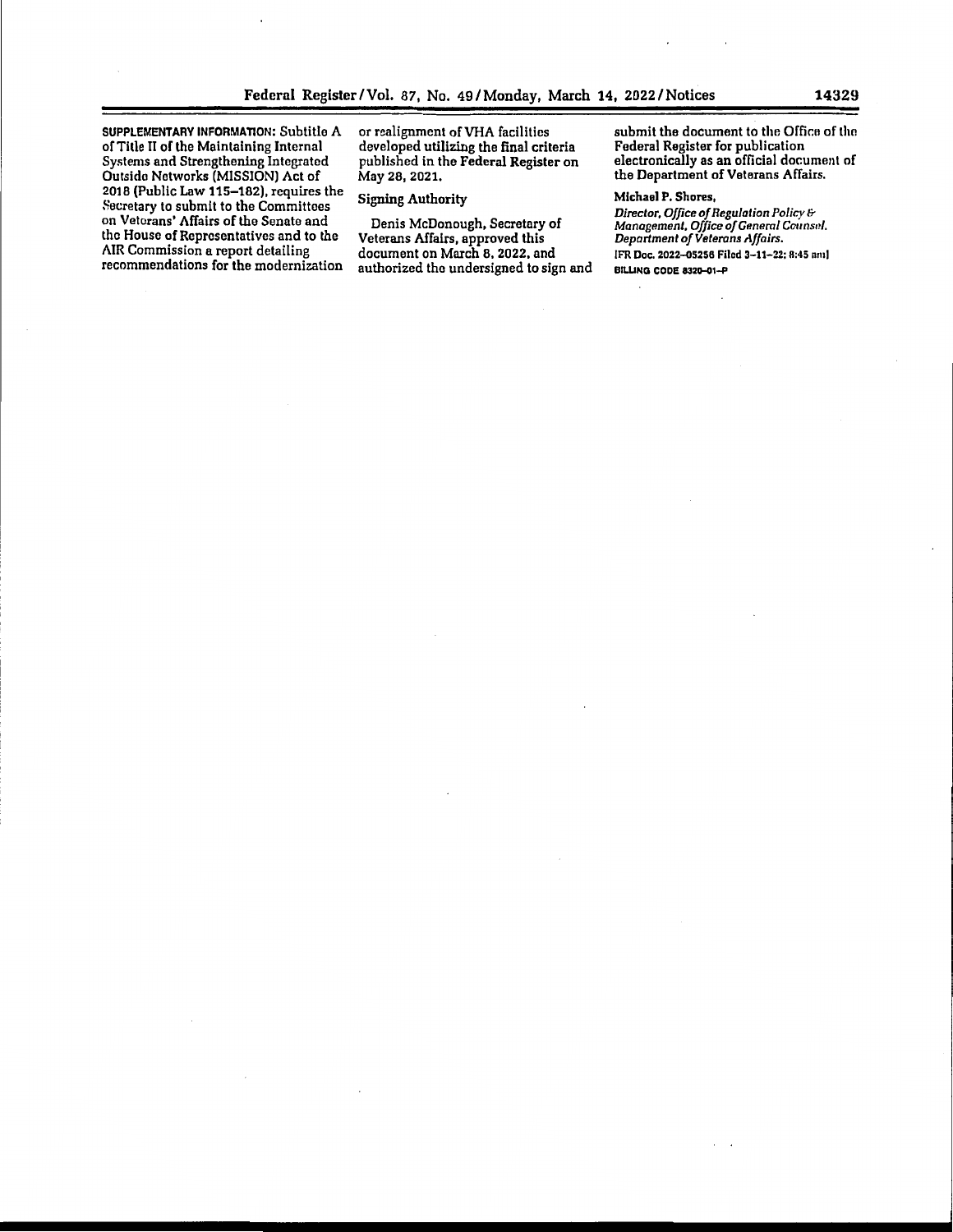TERESA LEGER FERNANDEZ **3no O,STRICT .. NEW Mtx1co** 

> COMMITTEE ON EDUCATION AND LABOR

COMMITTEE ON ~IOUSE ADMINISTRATION

COMMITTEE ON NATURAL RESOURCES

CHAIR OF THE SUBCOMMITTEE FOR INDIGENOUS PEOPLES OF THE UNITED STATES



**Congress of the** *Contro* States House of Representatives Ulashinaton, DC 20515-3103

WASHINGTON OFFICE:<br>1432 LONGWORTH HOUSE OFFICE BUILDING W.t.s>t1NGTON, DC 20515 P: (202) 225-6190

SANTA FE OFFICE:<br>120 S FEDERAL PL SUITE 110B<br>SANTA FE, NM 87501<br>P: (505) 428–4680 F: (505) 986-6047

www.femandoz.house.gov

3/14/2022

The Honorable Denis McDonough Secretary of U.S. Department of Veterans Affairs 810 Vermont Avenue, NW Washington, DC 20420

Dear Secretary McDonough,

I have serious concerns about the recommended closures of several VA communitybased outpatient clinics (CBOC) in my district as part of the report entitled, *VA Recommendations to the Asset and Jnfrastnicture and Review Commission* (the report). All the closures recommended in New Mexico are in my district. It is our nation's solemn obligation to provide veterans the health care, services, and support they have earned. Unfortunately, these closures would jeopardize that obligation and make it harder for veterans to receive essential health services. The VA should not discriminate against rural veterans.

As you know, the VA recommended the closure of the Gallup, Las Vegas, Raton, and Española clinics to the VA's Asset and Infrastructure Review Commission. Combined, these clinics serve 4,717 New Mexico veterans in largely rural and underserved areas. This will likely increase the strain on the current New Mexico health care system, force veterans to wait longer and travel further for needed services. For example, the closure of the Española clinic would force veterans in Española to travel to the VA Santa Fe Clinic to receive care. That is a 1.5 hour drive both ways.

The closure of the Raton CBOC and Las Vegas CBOC assumes veterans could receive care from community providers. I have traveled to rural parts of my district to meet with veterans and heard how hard it is to get care. The commission clearly fails to understand that in our rural areas targeted for closures, there are insufficient health care providers in the community.

Even more troubling is that these recommendations contradict the VA's own findings from the local veteran stakeholder listening sessions it conducted as part of the report. Here are excerpts from the report.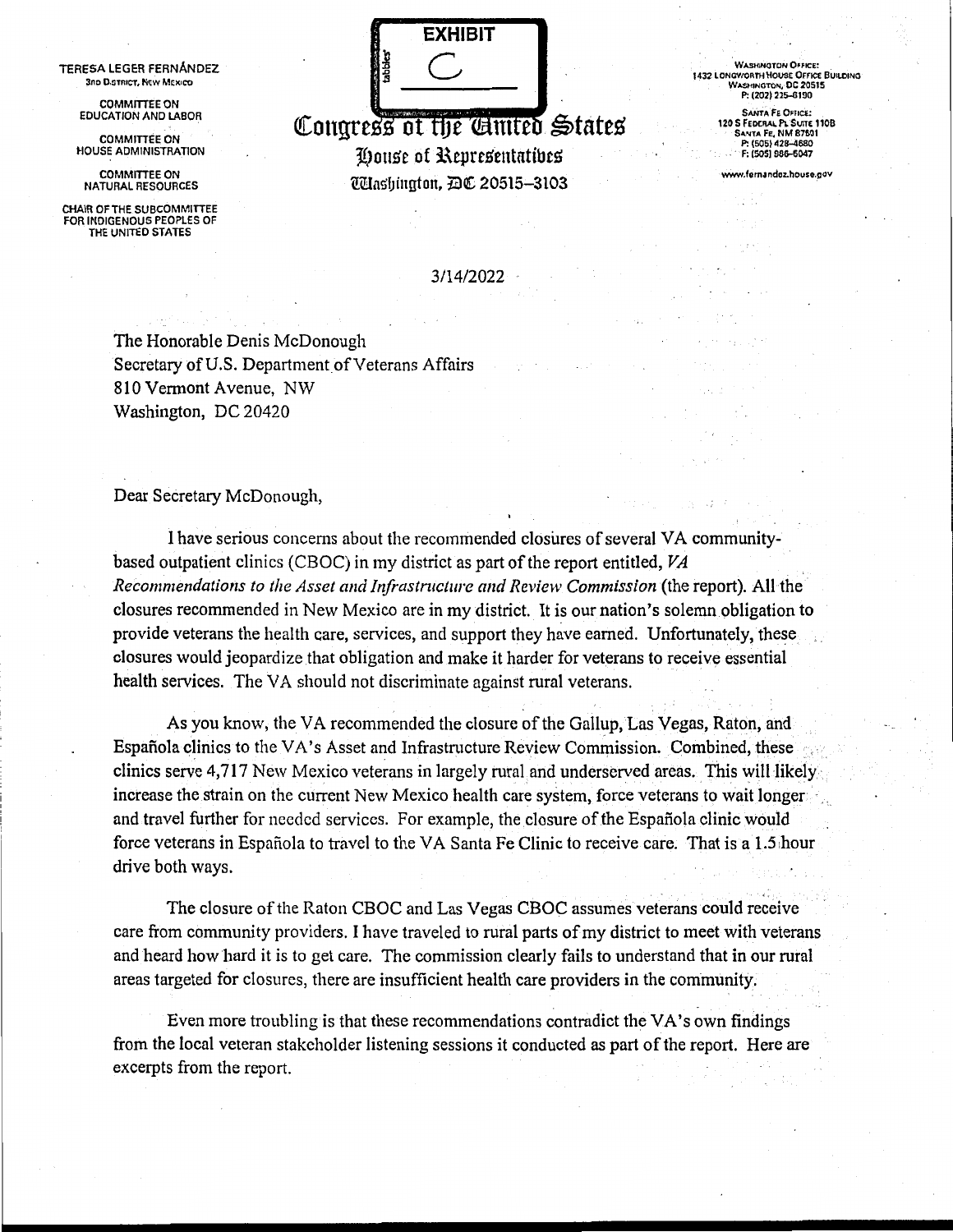- Veterans shared barriers they encounter during the care experience. Comments in this area primarily expressed frustration with travel distance and transportation options.
- Veterans described inadequate transportation as a barrier to accessing care, especially for older Veterans. In addition, several Veterans expressed concerns with travel reimbursement, including the length of time for reimbursement and the amount of paperwork required if a kiosk is not available.
- Five percent of Veteran listening session comments were related to rural access, and many rural Veterans expressed that they do not have consistent access to adequate transportation options and are often unable to receive care in the community close to where they live.
- During the listening sessions, Veterans shared mixed feedback regarding their experiences with the community care program.
- Challenges some Veterans raised include care coordination, referrals and timeliness, and billing. Veterans shared they would like to receive care closer to home and be able to access care that meets their needs.

Although these concerns from veterans directly contradict the VA's recommendations for the CBOC closures in my district, "no changes were recommended to market assessment opportunities based on the listening sessions." This appears to say that the VA listened, but didn't hear.

The VA's recommended closures would make it significantly more difficult for New Mexico's rural veterans to access care and force many to rely on community care, which veterans gave "mixed feedback" and can have significantly longer wait times .

· Even before the pandemic, New Mexico grappled with serious health care access issues. The pandemic has made it much worse. According to Becker's Hospital review, at the end of 2021, New Mexico faced the most critical health care staffing shortage of any U.S. state.<sup>1</sup> More than half of New Mexico hospitals reported critical staff shortages. According to the New Mexico Health Care Workforce Committee 2021 Annual Report, New Mexico needs an additional 6,223 RNs and CNSs, 328 primary care doctors, 238 certified nurse practitioners, 249 physician assistants, 524 physical therapists, 2,510 emergency medical technicians, 521 pharmacists and 117 psychiatrists.2 The level of community providers in New Mexico and especially in rural areas is simply insufficient.

. ;

<sup>&</sup>lt;sup>1</sup> Plescia, M., & Gamble, M. (2022, January 3). 16 states where hospitals are experiencing workforce. shortages. Becker's Hospital Review. https://www.beckershospitalreview.com/workforce/16-states-where-<br>hospitals-are-experiencing-workforce-shortages.html

<sup>&</sup>lt;sup>2</sup> New Mexico Health Care Workforce Committee. (2021, October 1). New Mexico Health Care Workforce Committee 2021 Annual Report. New Mexico Medical Society. https://www.nmms.org/wpcontent/uploads/2018/08/NMHCWF 2021 Report FINAL edist.pdf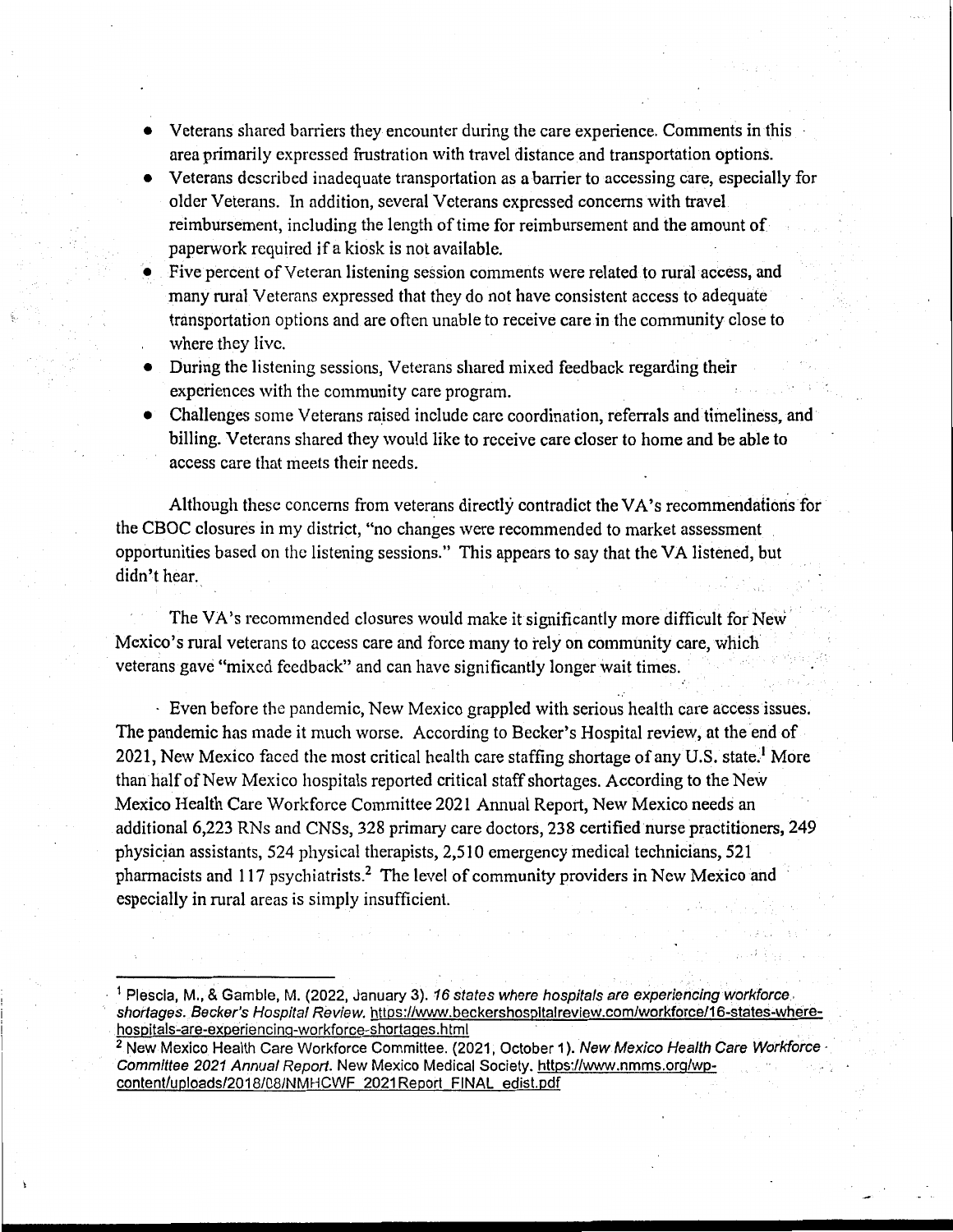I am also troubled by the report's assumption that.all veterans in Gallup would receive the same level of care at Indian Health Services (IHS) facilities. The Gallup Indian Medical Center which I visited in November, 2021 is already overburdened. The report omits any details on how non-IHS eligible veterans would be treated at an IHS facility. Please provide my office with the details on what arrangements the VA has made with IHS to implement this recommendation.

The VA should invest in health care access in rural areas of my district. Approximately half of the Veteran population in New Mexico is over the age of 65 and will likely need increased care in the coming years.<sup>3</sup> We should continue to recruit health care providers to serve in rural areas to close gaps in care and increase services. Wherever possible, it is important that veterans see VA health providers that are specifically trained to provide for the needs of veterans and their families. It is my understanding that the New Mexico VA health care system has made some progress in the endeavor since the assessment—hiring one provider in Raton and two in Gallup. Let's continue to build on that progress and ensure every veteran has the care they need wherever they may live.

I will continue to work with the communities and veterans who could be affected. I urge the VA to listen to the feedback from veterans it has already received'about the issues with traveling, the need to receive care close to home, and the issues with community care. I look forward to working with you on these ill-advised recommended closures in my district.

Sincerely,

Teresa Leger Fernández Member of Congress

<sup>3</sup> New Mexico Department of Workforce Solutions. (2021). 2021 VETERANS PROFILE. https://www.dws.state.nm.us/Portals/O/DM/LMl/2021 Veterans Profile.pdf